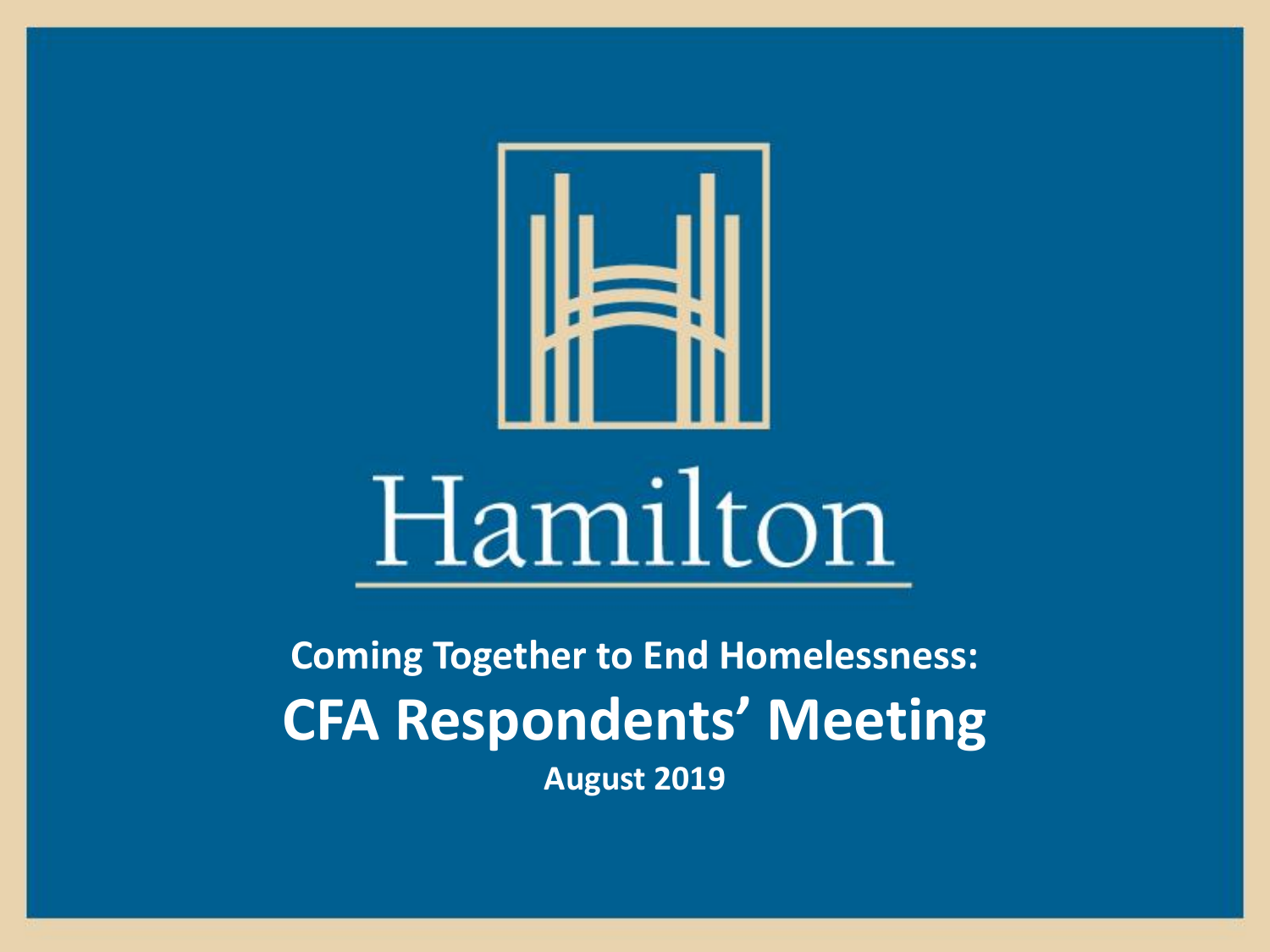### Updates

- Systems Planning Framework was released on July 23rd
- Call for applications officially opened on July 25<sup>th</sup>
- Closing date for applications submissions is September 15<sup>th</sup>
- Successful applicants will be announced early December
- Official launch of programs will take place April 1st 2020
- Coordinated Access training took place on August 13<sup>th</sup> and 14<sup>th</sup>
- Phase one of HIFIS training will commence in September
- HIFIS 4.0 rollout is October 8th

### **Coming Together to END HOMELESSNESS**



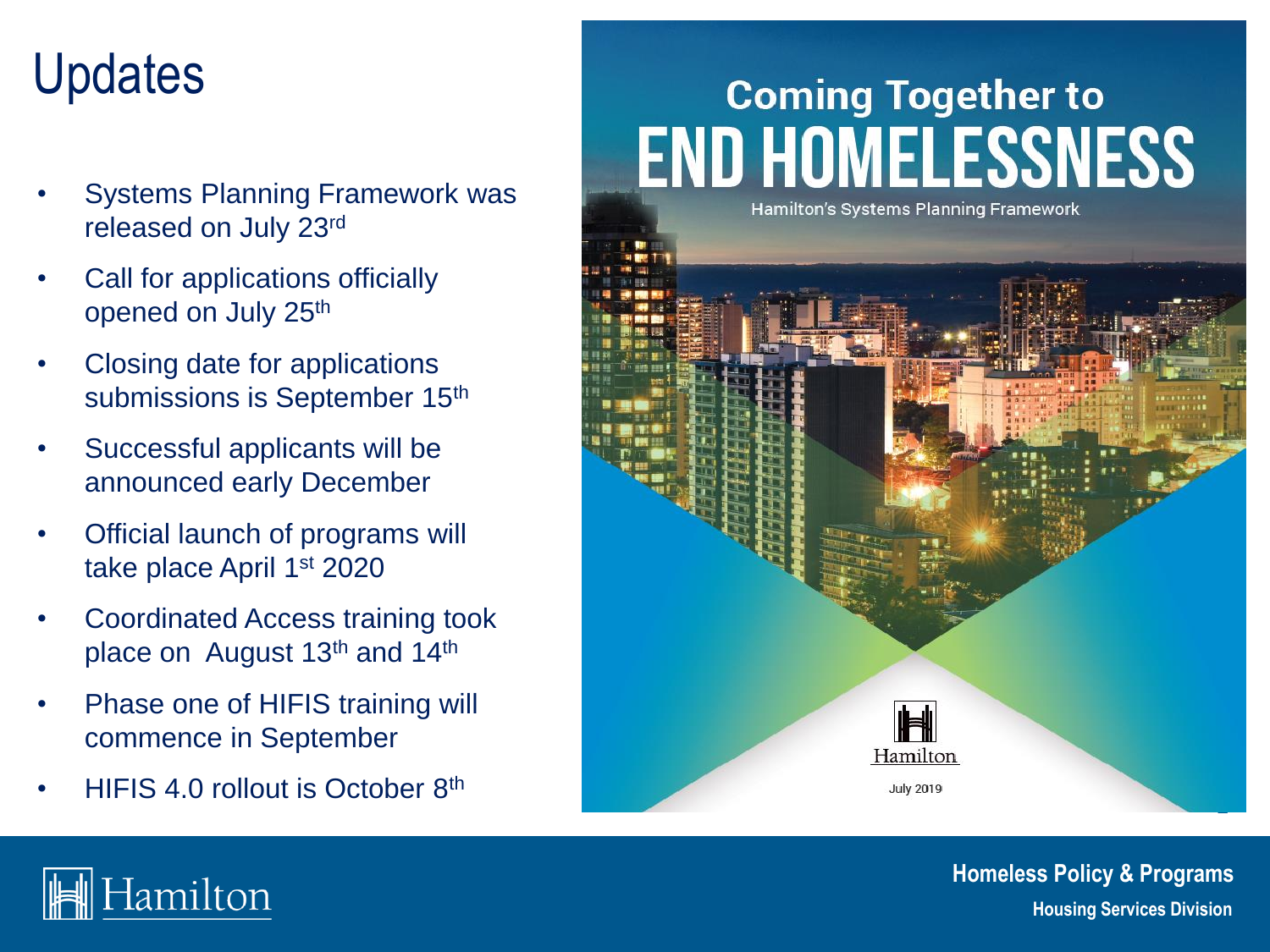### Grounding Philosophy



**Housing First** philosophy applies a rights-based approach to housing based on 5 principles:

- 1. Immediate Access to permanent housing with no housing readiness requirements
- 2. Consumer choice and self-determination
- 3. Recovery Orientation
- 4. Individualized and client-driven supports
- 5. Social and community integration

#### **Principles and Equity Practices**

- o *Trauma Informed Approach*
- **Harm Reduction**
- o *Gender-Based Violence*
- o *Equity, Diversity and Inclusion*

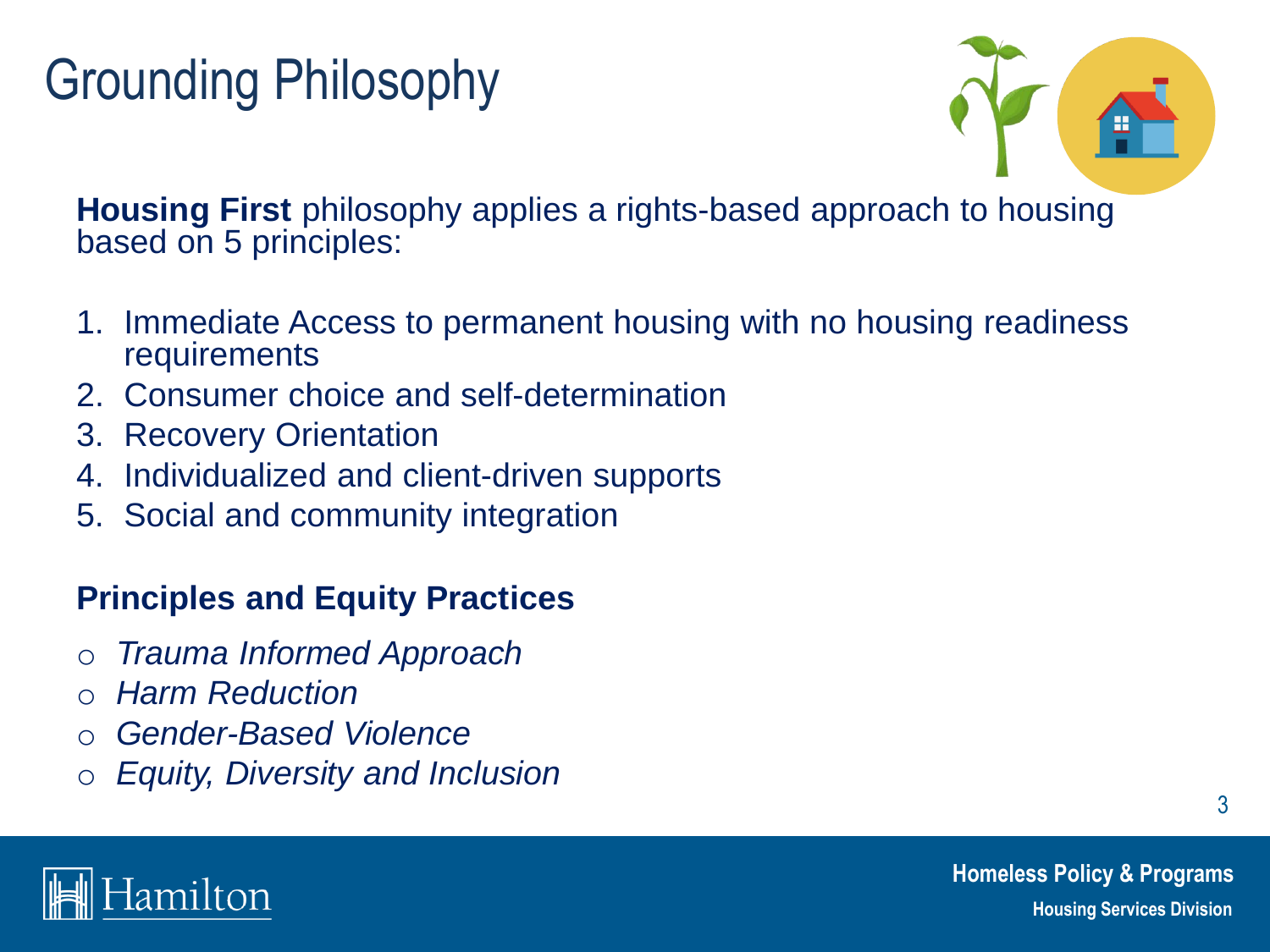

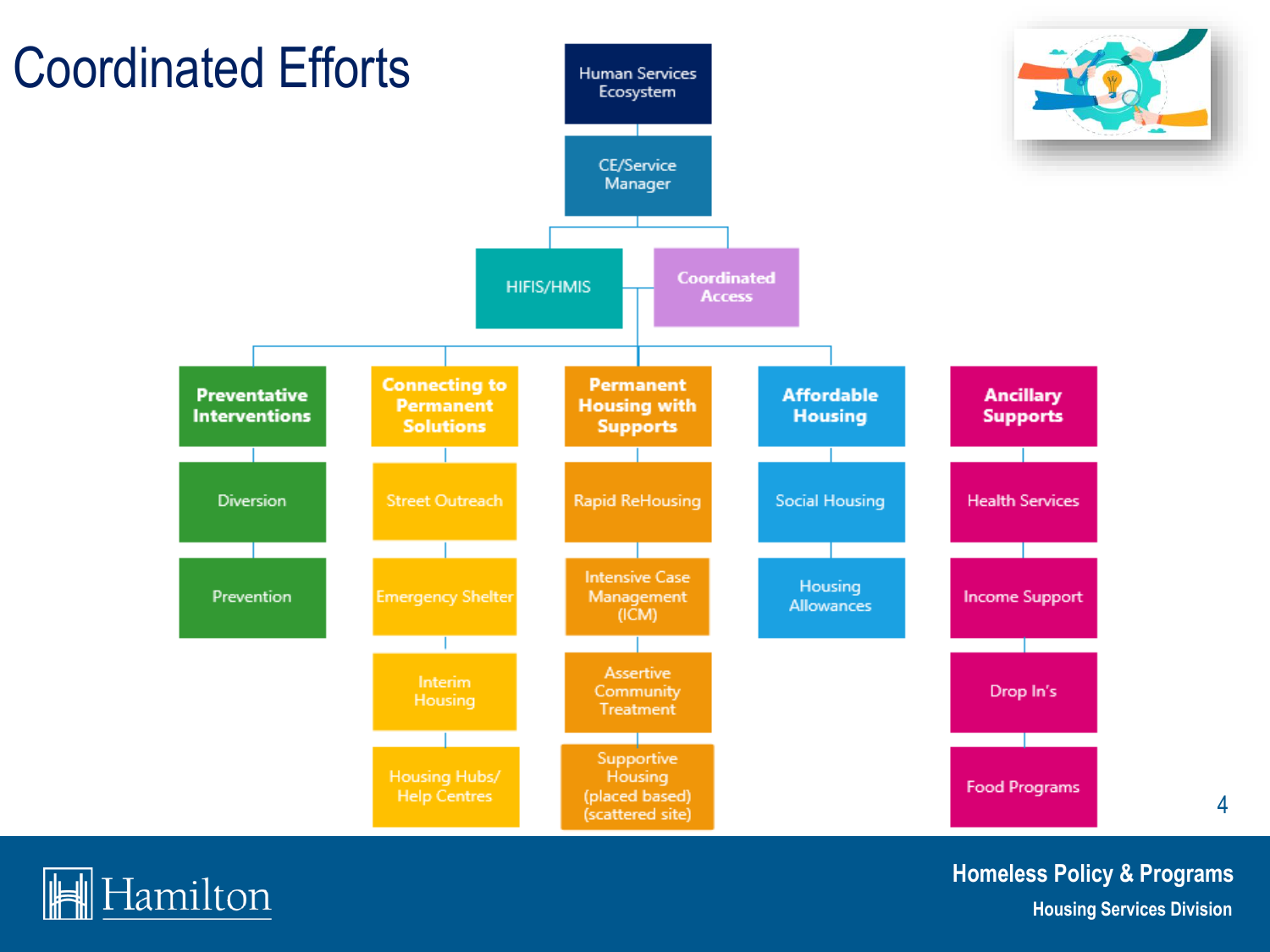### Coordinated Efforts

| <b>Now</b>                                                                                                                                                   | <b>Then</b>                                                                                                                                                        |  |
|--------------------------------------------------------------------------------------------------------------------------------------------------------------|--------------------------------------------------------------------------------------------------------------------------------------------------------------------|--|
| <b>Integrated System Model</b>                                                                                                                               | Individual program model                                                                                                                                           |  |
| Funding based on demonstrated ability to achieve system<br>level outcomes                                                                                    | Fund individual programs                                                                                                                                           |  |
| Mandated outcome reports generated through one<br>standardized tool (monthly)                                                                                | Siloed information management using a variety of program<br>reporting methods                                                                                      |  |
| Referrals required from Coordinated Access BNL to match<br>services with the needs of individuals                                                            | Ad hoc agency referrals                                                                                                                                            |  |
| Community prioritization                                                                                                                                     | No requirement                                                                                                                                                     |  |
| Housing First as a recovery-oriented approach to drive<br>successful housing interventions (all types)                                                       | Housing First as a specific intervention type                                                                                                                      |  |
| The use of a common assessment tool (SPDAT series)                                                                                                           | No requirement for a standardized tool                                                                                                                             |  |
| Adapting services and prioritizing access based on real<br>time data                                                                                         | Eligibility criteria (chronic and episodic) but not prioritization                                                                                                 |  |
| Requirement to implement a HMIS via HIFIS 4.0 - web<br>based for the entire homeless serving sector as means to<br>standardized data for real time reporting | Promoted the use of a Homelessness Management Information<br>System via HIFIS 3.8 data was not centrally housed as locally<br>was kept in siloed software programs |  |

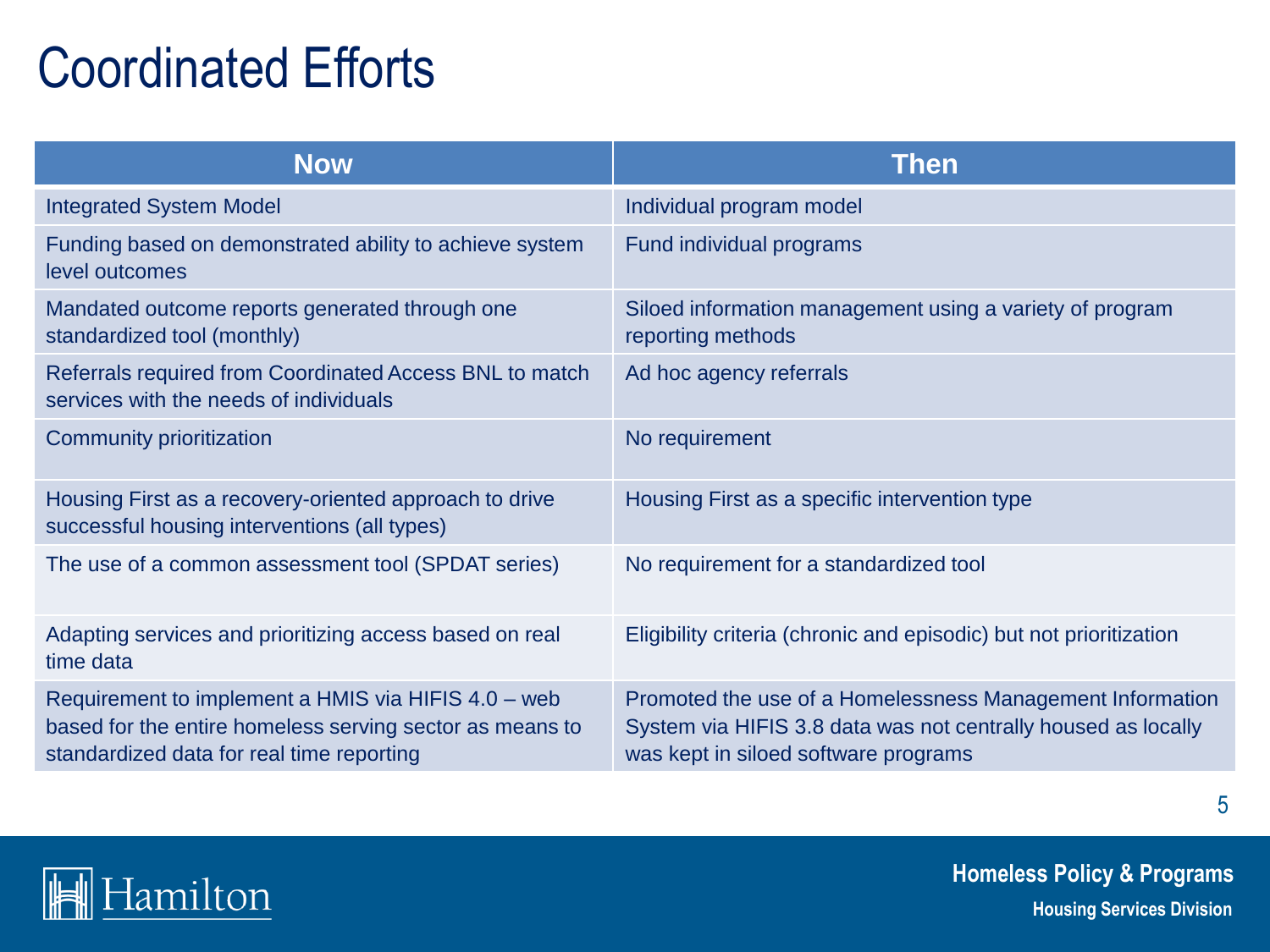Coordinated Systems Include

▪Coordinated Entry ▪Coordinated Passage ■Coordinated Exit

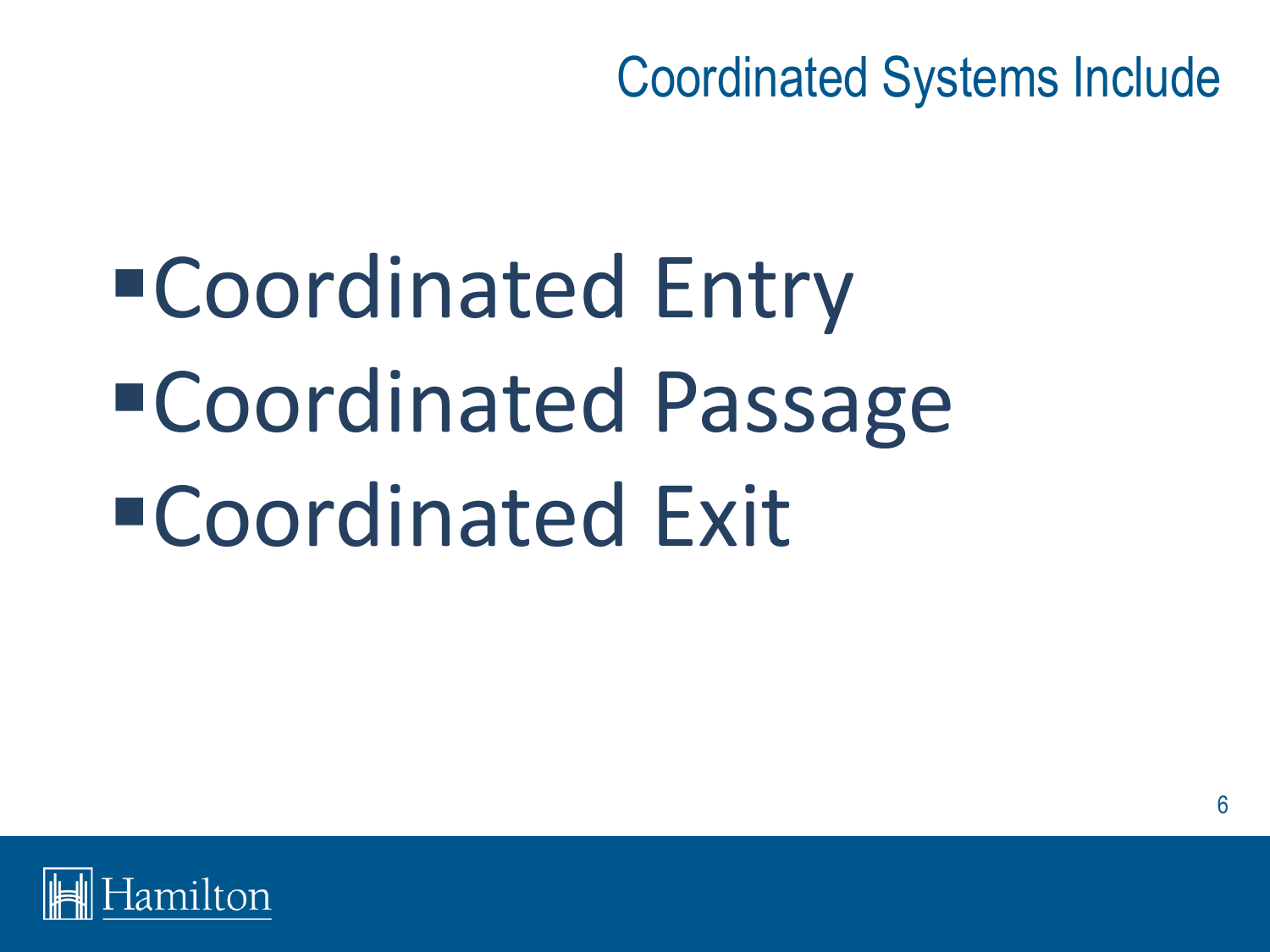### Change Management



"The greatest change in times of uncertainty is not the uncertainty –it is to act with yesterday's logic" -Anonymous

#### *Mandatory:* **Chronic homelessness in the community is reduced**

#### **System Targets**

| Homelessness in the community<br>is reduced overall, and other<br>vulnerable populations* | <b>Returns to homelessness are</b><br>reduced | New inflows into homelessness<br>are reduced |
|-------------------------------------------------------------------------------------------|-----------------------------------------------|----------------------------------------------|
| *Communities will be required to report<br>on Indigenous Homelessness                     |                                               |                                              |

**\*Refer to CFA guidelines and Systems Planning Framework for specific program KPI's & targets** 

lamilton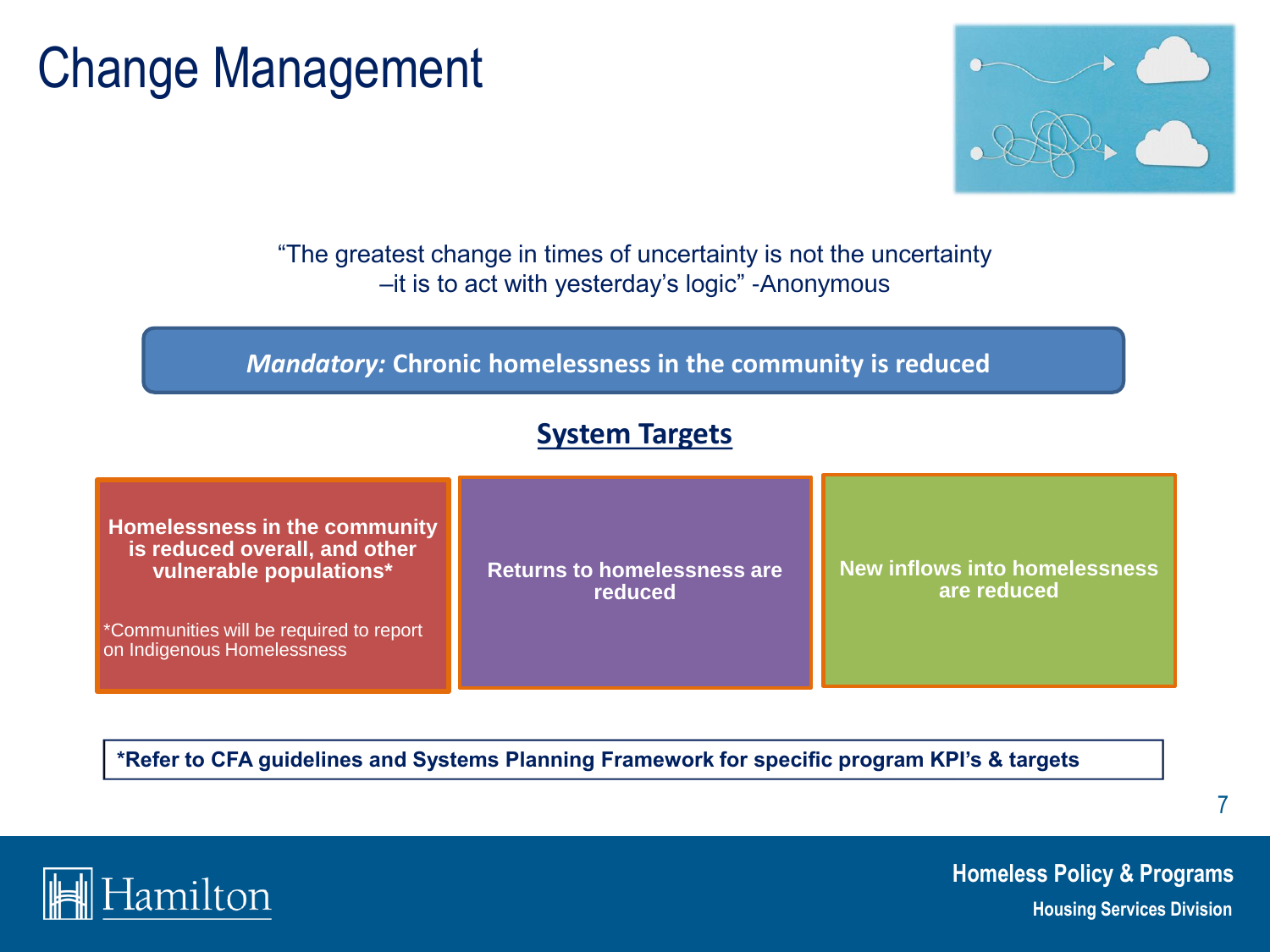### Practical Application: The Must Have's



Applicants must be prepared to satisfy the following mandated requirements:

- Fully onboarded to **Coordinated Access**
- Referrals to programs are exclusively made through Coordinated Access process
- Fully onboarded to **HIFIS 4.0**
- Capacity to complete monthly **data reporting** using HIFIS 4.0



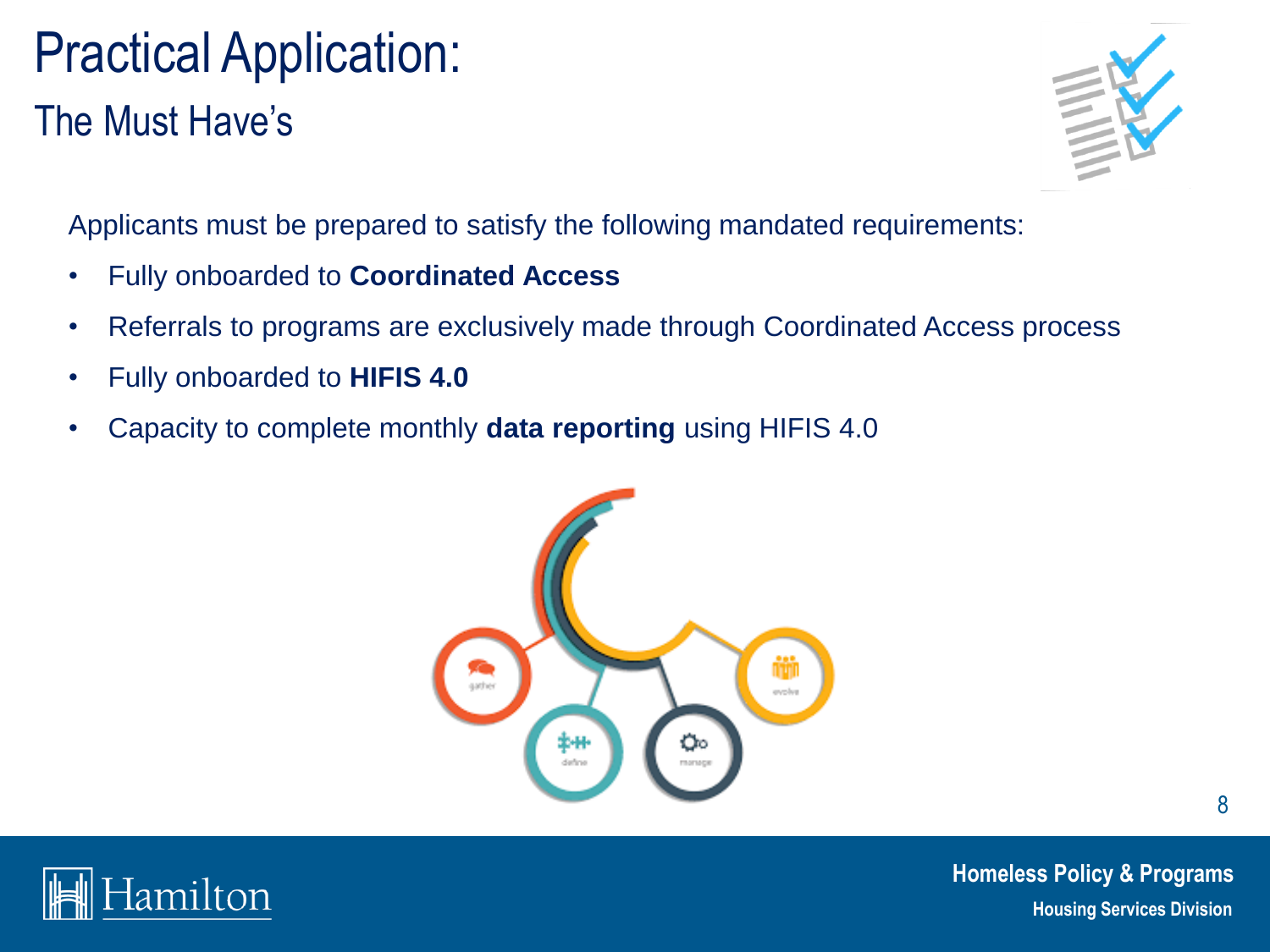### Practical Application: Comparing Apples to Apples





- Applications are evaluated within intervention requirements
- Scores will be compared within intervention streams
- Comprehensive evaluation process
- System priorities will be measured against applications submitted
- Objective is to build a comprehensive homelessness serving system

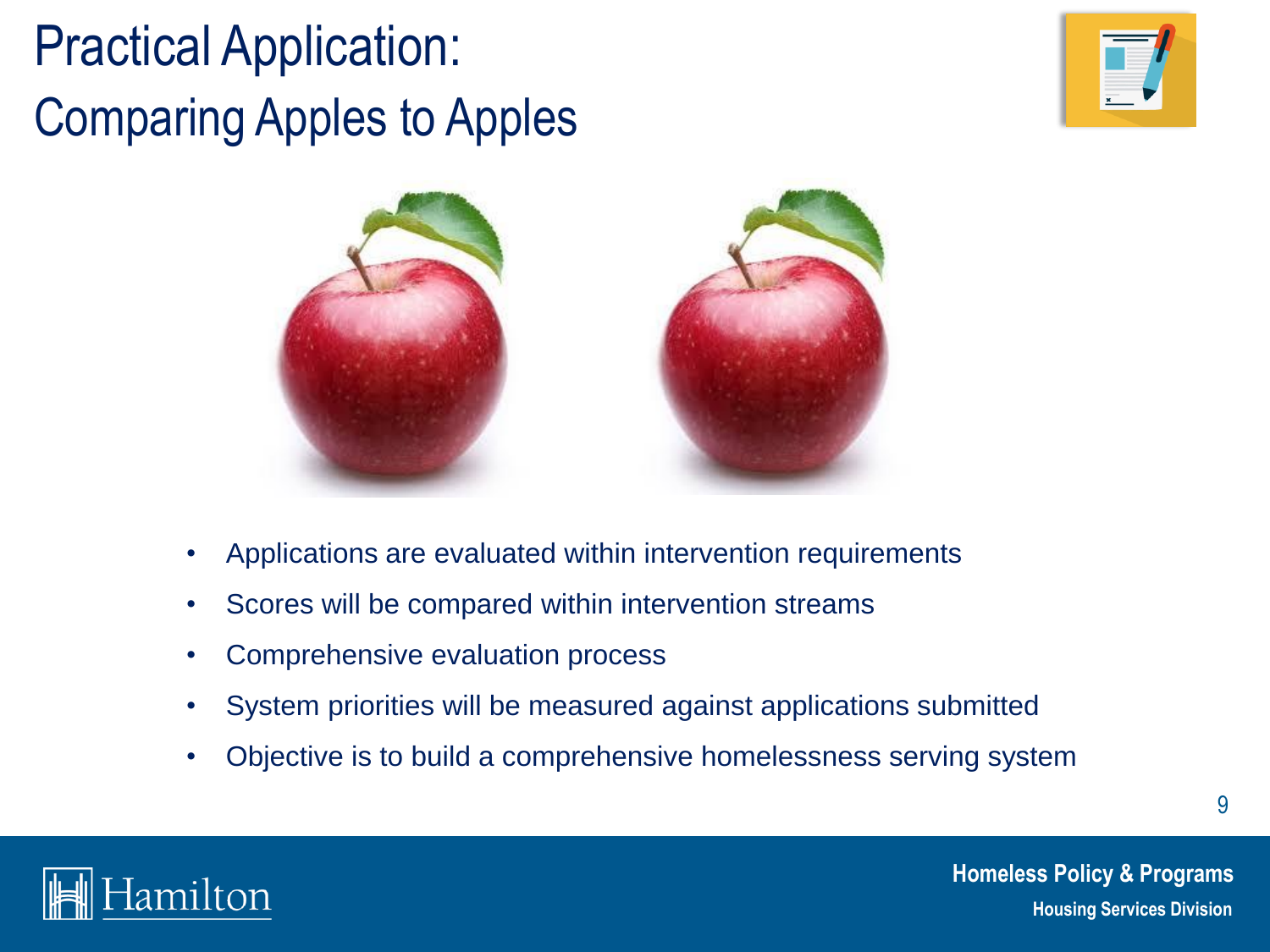#### **Homeless Policy & Programs Housing Services Division**

#### 5% 8% **Shelter Diversion** Assertive Outreach  $4%$ 51% Other Services 25%

#### **Current Intervention Funding**

• Total funding available through the Call is **\$6.7M**

- Permanent Housing with Supports
- Homelessness Prevention or

13%

- " Transitional Housing
- Coordination of Resources and Data Collection





- Permanent Housing with Supports
- Homelessness Prevention or **Shelter Diversion**
- Assertive Outreach
- Transitional Housing
- Other Services
- Coordination of Resources and Data Collection

10





# Funding Data

CHPI, RH and HFG

7%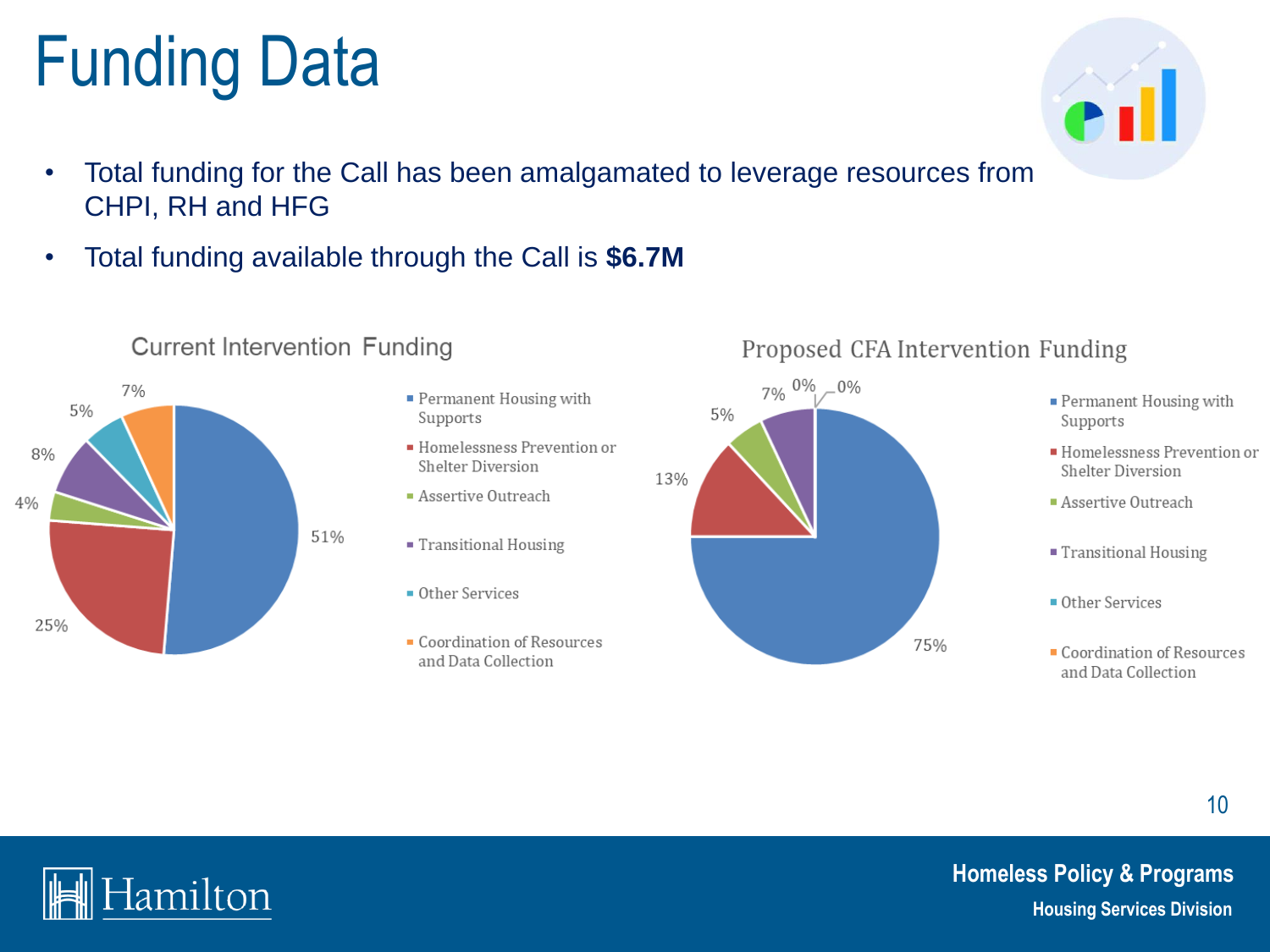### Data



#### Number of People by VI-SPDAT Score and Demographic July 2018 - June 2019





**Homeless Policy & Programs Housing Services Division** 

11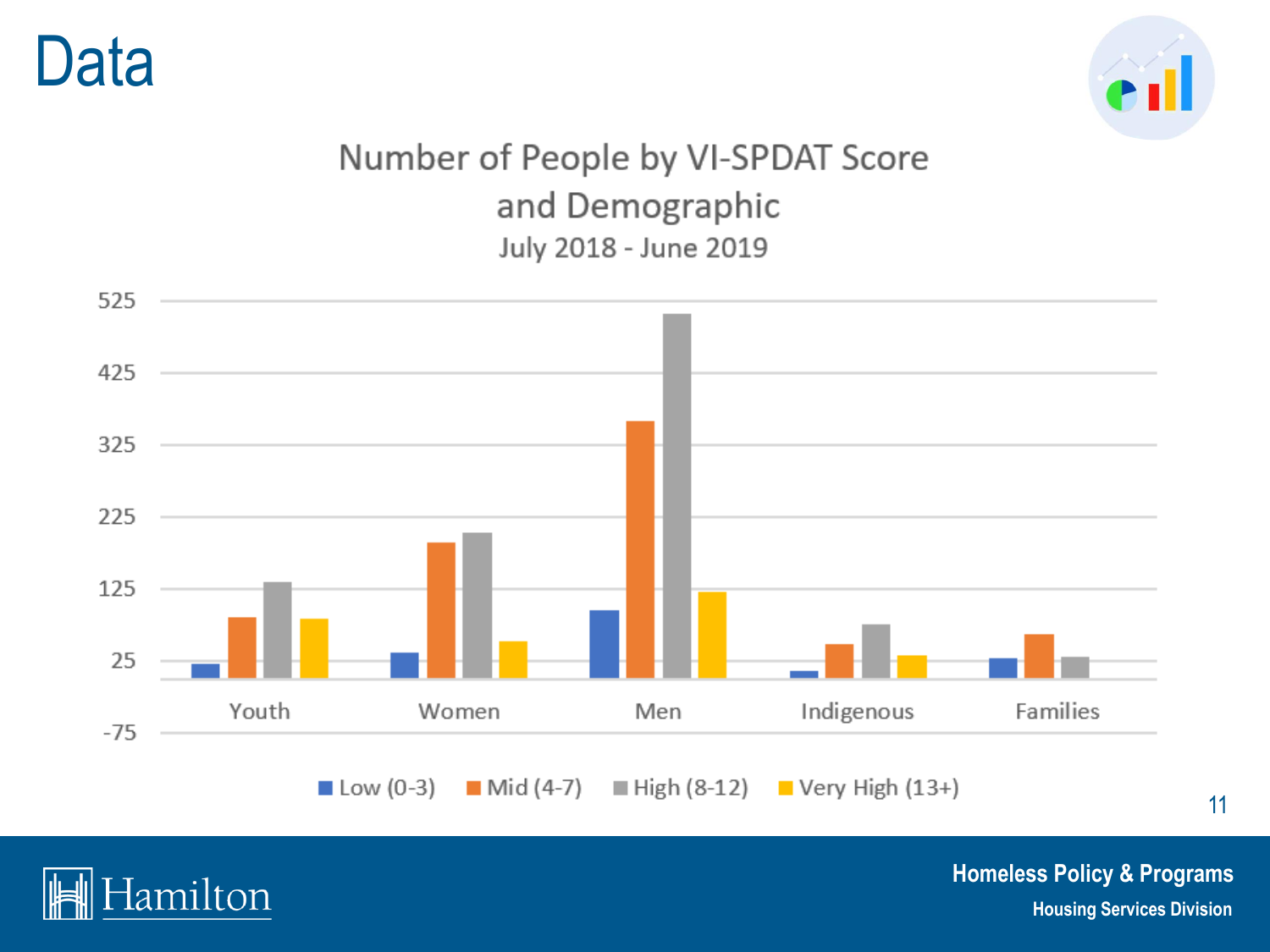